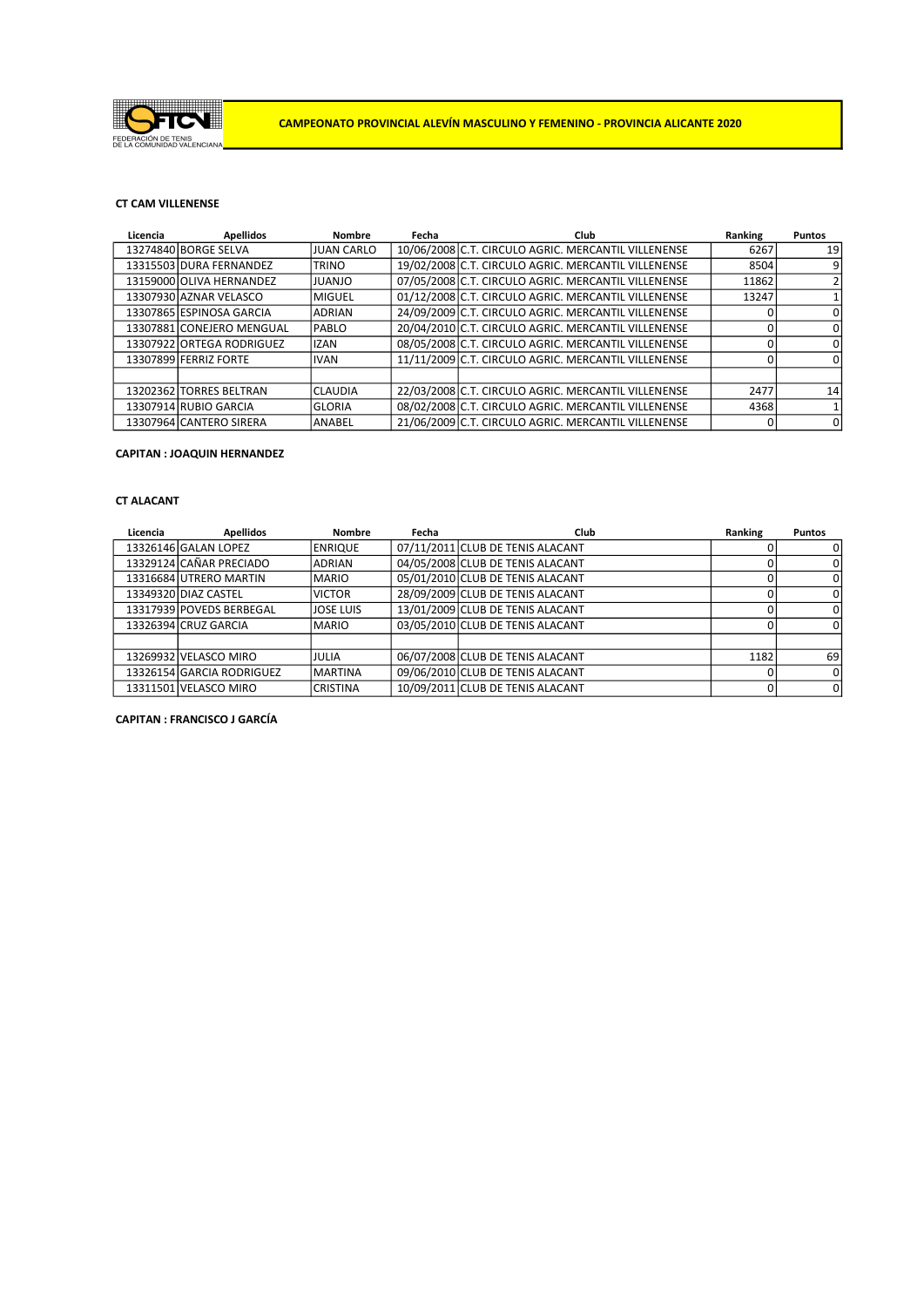

CAMPEONATO PROVINCIAL ALEVÍN MASCULINO Y FEMENINO - PROVINCIA ALICANTE 2020

CT TORREVIEJA

| Licencia         | <b>Apellidos</b>           | <b>Nombre</b>   | Fecha | Club                                | Ranking  | <b>Puntos</b> |
|------------------|----------------------------|-----------------|-------|-------------------------------------|----------|---------------|
|                  | 13251278 ESQUERDO RECUENCO | <b>SERGIO</b>   |       | 02/10/2009 CLUB DE TENIS TORREVIEJA | 1851     | <b>118</b>    |
|                  | 13231973 LOZANO LEON       | <b>MARIO</b>    |       | 07/02/2009 CLUB DE TENIS TORREVIEJA |          | 0             |
|                  | 13299294 BOUILLARE         | <b>SACHA</b>    |       | 17/11/2009 CLUB DE TENIS TORREVIEJA |          | 0             |
|                  | 13279923 VINADER COLOMINA  | <b>DAVID</b>    |       | 02/12/2009 CLUB DE TENIS TORREVIEJA |          | 0             |
|                  | 13329314 PANTOJA NAVARRO   | lOSCAR S.       |       | 22/05/2009 CLUB DE TENIS TORREVIEJA |          | $\mathbf 0$   |
|                  |                            |                 |       |                                     |          |               |
|                  | 13245817 ESQUIVA BAÑULS    | <b>CHARO</b>    |       | 12/05/2008 CLUB DE TENIS TORREVIEJA | 445      | 308           |
|                  | 13227625 PICO NAVARRO      | <b>MARTA</b>    |       | 05/02/2008 CLUB DE TENIS TORREVIEJA | 664      | 172           |
| 13262382 GIACCIO |                            | <b>JULIANA</b>  |       |                                     |          |               |
|                  | 13329330 SAGYNBAEVA        | <b>SEZIM</b>    |       | 12/05/2008 CLUB DE TENIS TORREVIEJA |          | 31            |
|                  | 13289352 MORENO VALDES     | <b>IELENA</b>   |       | 29/11/2008 CLUB DE TENIS TORREVIEJA | 3545     | $\frac{4}{ }$ |
|                  | 13329348 ZHDANOVA          | <b>KRISTINA</b> |       | 07/11/2009 CLUB DE TENIS TORREVIEJA |          | 0             |
|                  | 13336278 PAREDES ESQUIVA   | <b>CRISTINA</b> |       | 18/02/2011 CLUB DE TENIS TORREVIEJA |          | 0             |
|                  | 13318705 MORENO VALDES     | LOLA            |       | 17/08/2011 CLUB DE TENIS TORREVIEJA | $\Omega$ | 0             |

## CAPITAN : DAVID PÉREZ

### CT JÁVEA

| Licencia         | <b>Apellidos</b>          | <b>Nombre</b>      | Fecha | Club                           | Ranking | <b>Puntos</b> |
|------------------|---------------------------|--------------------|-------|--------------------------------|---------|---------------|
|                  | 13242459 PUIG MCCALLAN    | <b>JOSEPH</b>      |       | 30/07/2008 CLUB DE TENIS JAVEA | 2089    | 103           |
| 13258000 LUCACIU |                           | <b>FLORIN CRI</b>  |       | 11/05/2008 CLUB DE TENIS JAVEA |         | 48            |
|                  | 13302063 ROS SALVATIERRA  | <b>ARTURO</b>      |       | 01/01/2008 CLUB DE TENIS JAVEA | 3780    | 47            |
|                  | 13322409 GIL PINAUD       | <b>INIKO</b>       |       | 14/03/2009 CLUB DE TENIS JAVEA |         | 0             |
| 13304431 GALEA   |                           | <b>EVAN</b>        |       | 24/04/2010 CLUB DE TENIS JAVEA |         | 0             |
| 13322392 LIPKA   |                           | <b>JAN MARCELI</b> |       | 08/03/2011 CLUB DE TENIS JAVEA |         | $\Omega$      |
|                  | 13322425 MARTIN GRAU      | <b>OLIVER</b>      |       | 29/06/2011 CLUB DE TENIS JAVEA |         | $\Omega$      |
|                  | 13322417 SALVA PRADA      | <b>PAU</b>         |       | 30/07/2010 CLUB DE TENIS JAVEA |         | 0             |
|                  |                           |                    |       |                                |         |               |
|                  | 13251351 MARTINEZ CABRERA | <b>VERA</b>        |       | 16/06/2008 CLUB DE TENIS JAVEA | 1500    | 44            |
| 13356747 HOLDER  |                           | ICLOE              |       | 10/10/2008 CLUB DE TENIS JAVEA |         | 11            |
| 13244124 CAPETI  |                           | ANA M              |       | 10/12/2009 CLUB DE TENIS JAVEA |         | 0             |
| 13315173 MARTI   |                           | DALIA G.           |       | 31/12/2009 CLUB DE TENIS JAVEA |         | $\Omega$      |
| 13334777 MANN    |                           | <b>IEMMA</b>       |       | 28/02/2011 CLUB DE TENIS JAVEA |         | 0             |

## CAPITAN : JUAN M. GALAN

#### CT BENISSA

| Licencia         | <b>Apellidos</b>          | <b>Nombre</b> | Fecha | Club                             | Ranking | <b>Puntos</b>   |
|------------------|---------------------------|---------------|-------|----------------------------------|---------|-----------------|
|                  | 13269510 HUSTIN ALEMANY   | <b>IDAVID</b> |       | 24/06/2009 CLUB DE TENIS BENISSA | 2488    | 84              |
| 13305843 DICKSON |                           | SONNY D.      |       | 06/04/2009 CLUB DE TENIS BENISSA | 8157    | 23              |
|                  | 13289790 CABRERA DOMENECH | <b>MIQUEL</b> |       | 30/09/2009 CLUB DE TENIS BENISSA | 6100    | 20 <sub>l</sub> |
|                  | 13269726 GARCIA RUNDERS   | <b>IKIKO</b>  |       | 12/07/2009 CLUB DE TENIS BENISSA | 8157    | 10 l            |
|                  | 13305851 PALONES FERRER   | ITIRANT       |       | 26/08/2008 CLUB DE TENIS BENISSA | 11199   |                 |
|                  |                           |               |       |                                  |         |                 |
| 13326253 HUNTER  |                           | lisla         |       | 12/07/2009 CLUB DE TENIS BENISSA |         | 10 <sup>1</sup> |
|                  | 13358074 MAKAROVA         | lolga         |       | 08/07/2009 CLUB DE TENIS BENISSA |         | 0l              |

### CAPITAN : JAN KINDTNER